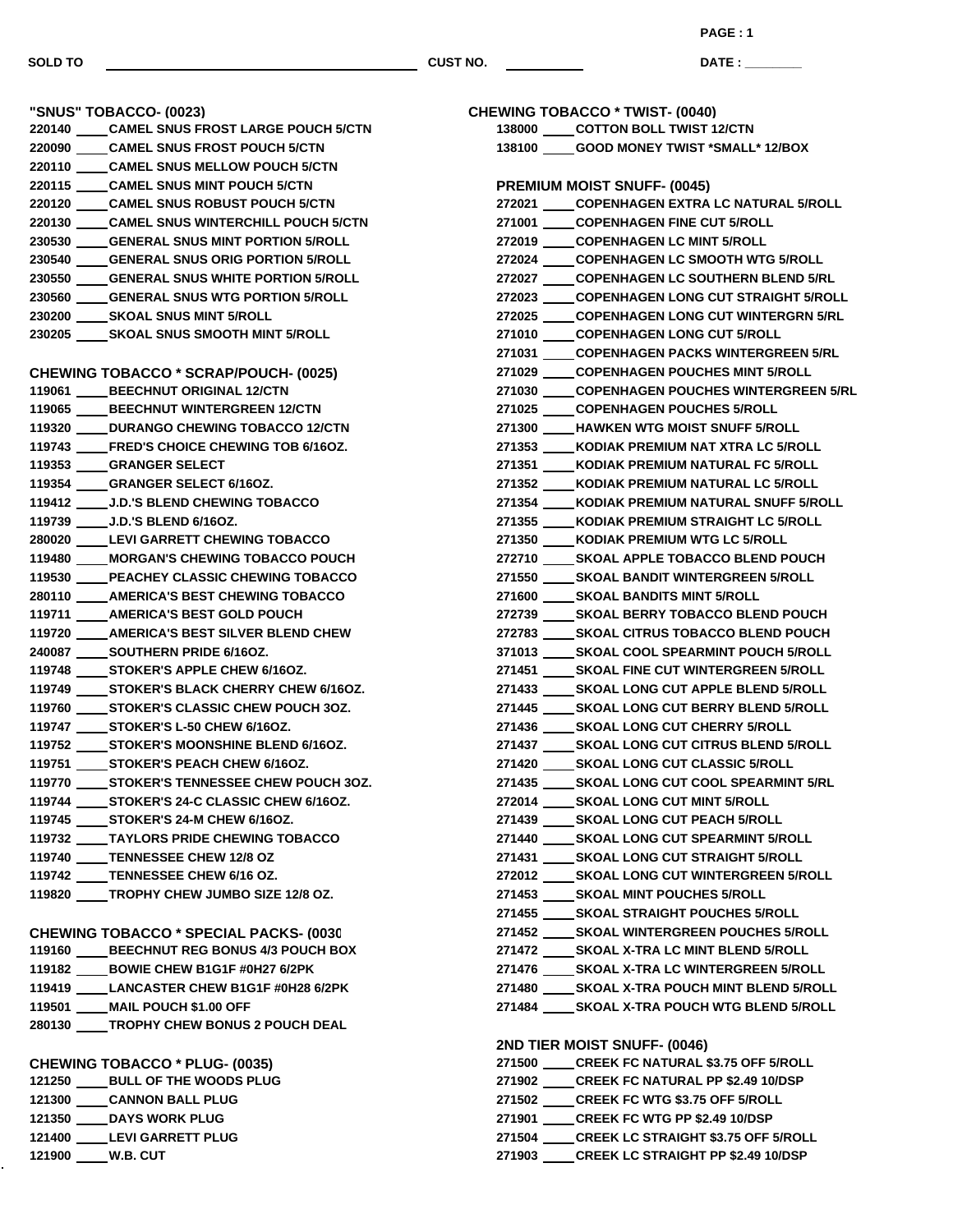**DATE : \_\_\_\_\_\_\_\_\_\_\_\_\_\_\_**

| 2ND TIER MOIST SNUFF- (0046)                                                                |
|---------------------------------------------------------------------------------------------|
| 271503 _____ CREEK LC WTG \$3.75 OFF 5/ROLL                                                 |
| 271900 _____ CREEK LC WTG PP \$2.49 10/DSP                                                  |
| 272030 ____RED SEAL FINE CUT NATURAL 5/CAN                                                  |
| 272034 ____RED SEAL FINE CUT WINTERGREEN 5/CAN                                              |
| 272040 ____RED SEAL LONG CUT MINT 5/CAN                                                     |
| 272038 ____RED SEAL LONG CUT NATURAL 5/CAN                                                  |
| 272045 ____RED SEAL LONG CUT STRAIGHT 5/CAN                                                 |
| 272035 ____RED SEAL LONG CUT WINTERGREEN 5/CAN                                              |
| 272070 ____TIMBERWOLF COOL WINTERGREEN 5/ROLL                                               |
| 272050 ____TIMBERWOLF FINE CUT NATURAL 5/ROLL                                               |
| 272080 ____TIMBERWOLF FINE CUT WTG 5/ROLL                                                   |
| 272060 ____TIMBERWOLF L/C WINTERGREEN 5/ROLL                                                |
| 272067 _____TIMBERWOLF LONG CUT MINT 5/ROLL<br>272075 _____TIMBERWOLF LONG CUT PEACH 5/ROLL |
|                                                                                             |
| 272065 _____ TIMBERWOLF LONG CUT STRAIGHT 5/ROLL                                            |
|                                                                                             |
| <b>3RD TIER MOIST SNUFF- (0047)</b>                                                         |
| 274071 _____ GRIZZLY DARK SELECT LC 5/ROLL                                                  |
| 274072 ____GRIZZLY DARK WINTERGREEN LC 5/ROLL                                               |
| 274073 ____GRIZZLY DARK WTG POUCHES 5/ROLL                                                  |
| 274062 ____GRIZZLY EXTRA LONG CUT NATURAL 5/RL                                              |
| 274069 ____GRIZZLY FC WINTERGREEN 5/ROLL                                                    |
| 274067 _____ GRIZZLY FINE CUT NATURAL 5/ROLL                                                |
| 274064 ____GRIZZLY LC MINT 5/ROLL                                                           |
| 274068 ____GRIZZLY LC STRAIGHT 5/ROLL                                                       |
| 274066 ____GRIZZLY LC WINTERGREEN 5/ROLL                                                    |
| 274063 ____GRIZZLY MINT POUCHES 5/ROLL                                                      |
| 274059 ____ GRIZZLY PREMIUM DARK LCM 5/ROLL                                                 |
| 274061 ____GRIZZLY PREMIUM LCN 5/ROLL                                                       |
| 274080 ____GRIZZLY SNUFF 5/ROLL                                                             |
| 274085 ____ GRIZZLY STRAIGHT POUCHES 5/ROLL                                                 |
| 274070 ____GRIZZLY WIDE CUT WINTERGREEN 5/RL                                                |
| 274074 ____GRIZZLY WINTERGREEN POUCH 5/ROLL                                                 |
| 275010 ____HUSKY FC NATURAL MOIST 5/ROLL                                                    |
| 275020 ____ HUSKY LC WINTERGREEN MOIST 5/ROLL                                               |
| 275030 ____HUSKY LC WINTERGREEN 14.4 OZ TUB                                                 |
| 375020 HUSKY LCW \$.50 OFF OE 5/ROLL                                                        |
|                                                                                             |
| 4TH TIER MOIST SNUFF- (0048)                                                                |
| 671142 ____ KAYAK FC NATURAL PP \$1.99 10/DSP OK                                            |
| 471142 ____ KAYAK FC NATURAL 10/DSP                                                         |
| 271142 ____ KAYAK FC NATURAL 5/ROLL                                                         |
| 271144 ____ KAYAK FC WINTERGREEN 5/ROLL                                                     |
| 671144 ____ KAYAK FC WTG PP \$1.99 10/DSP OK                                                |
| 471144 ____ KAYAK FC WTG 10/DSP                                                             |
| 371142 ____ KAYAK FINE CUT NAT MAN CAN 14.40Z                                               |
| 671146 ____ KAYAK LC APPLE PP \$1.99 10/DSP OK                                              |
| 471146 ____ KAYAK LC APPLE 10/DSP                                                           |
| 271146 _____ KAYAK LC APPLE 5/ROLL                                                          |
| 671158 ____ KAYAK LC CHERRY PP \$1.99 10/DSP OK                                             |
| 671148 ____ KAYAK LC GRAPE PP \$1.99 10/DSP OK                                              |
| 471148 ____ KAYAK LC GRAPE 10/DSP                                                           |
| 271148 ____ KAYAK LC GRAPE 5/ROLL                                                           |
| 671150 ____ KAYAK LC MINT PP \$1.99 10/DSP OK                                               |
| 471150 ____ KAYAK LC MINT 10/DSP                                                            |

**KAYAK LC MINT 5/ROLL**

 **KAYAK LC PEACH PP \$1.99 10/DSP OK KAYAK LC PEACH 10/DSP KAYAK LC PEACH 5/ROLL KAYAK LC STRAIGHT MAN CAN 14.4OZ KAYAK LC STRAIGHT PP \$1.99 10/DSPOK KAYAK LC STRAIGHT 10/DSP KAYAK LC STRAIGHT 5/ROLL KAYAK LC WINTERGREEN MAN CAN 14.4OZ KAYAK LC WINTERGREEN 5/ROLL KAYAK LC WTG PP \$1.99 10/DSP OK KAYAK LC WTG 10/DSP LONGHORN FC NATURAL 5/ROLL LONGHORN FC WINTERGREEN 5/ROLL LONGHORN LC MINT 5/ROLL LONGHORN LC NATURAL 5/ROLL LONGHORN LC PEACH 5/ROLL LONGHORN LC STRAIGHT 5/ROLL LONGHORN LC WINTERGREEN 5/ROLL LONGHORN POUCH MNT \$2.19 5/ROLL OK LONGHORN POUCH MNT \$3.19 5/ROLL TX LONGHORN POUCH NAT \$2.19 5/ROLL OK LONGHORN POUCH NAT \$3.19 5/ROLL TX LONGHORN POUCH STR \$2.19 5/ROLL OK LONGHORN POUCH STR \$3.19 5/ROLL TX LONGHORN POUCH WTG \$2.19 5/ROLL OK LONGHORN POUCH WTG \$3.19 5/ROLL TX STOKER FCN 5/ROLL STOKER LCM 5/ROLL STOKER LCN 5/ROLL STOKER LCS 5/ROLL STOKER LCW 5/ROLL TIMBERWOLF POUCH MNT \$2.19 5/RL OK TIMBERWOLF POUCH MNT \$3.19 5/RL TX TIMBERWOLF POUCH NAT \$2.19 5/RL OK TIMBERWOLF POUCH NAT \$3.19 5/RL TX TIMBERWOLF POUCH PCH \$2.19 5/RL OK TIMBERWOLF POUCH WTG \$2.19 5/RL OK TIMBERWOLF POUCH WTG \$3.19 5/RL TX MOIST SNUFF MISC.- (0049) KLONDIKE P/MNT LONG CUT 10/CAN DISP**

**BARGAIN BRAND CHEWING TOBACCO- (0056) BIG DUKE CHEW 16 OZ POUCH 6/CTN**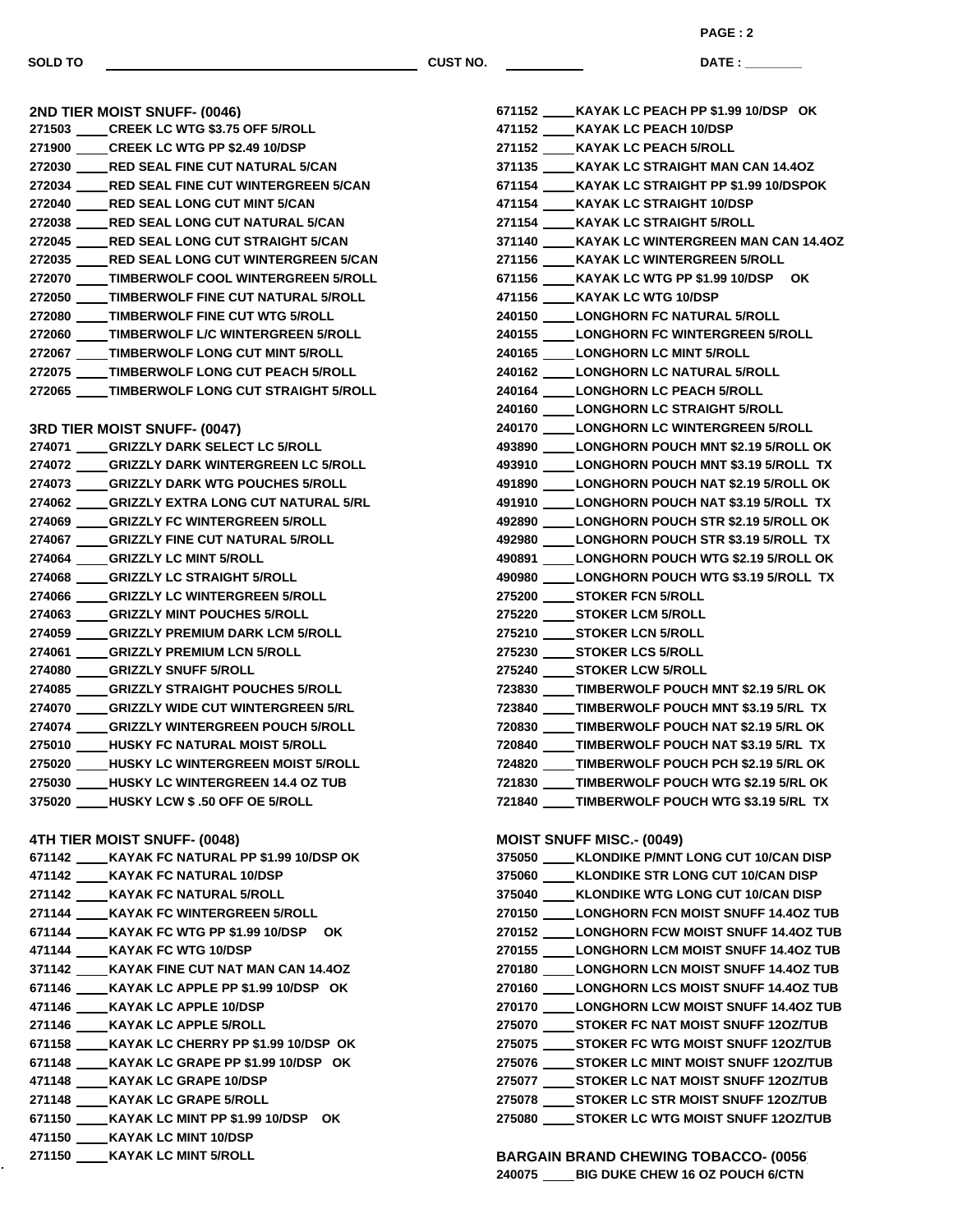÷,

**SOLD TO CUST NO.**

**PAGE : 3**

**DATE : \_\_\_\_\_\_\_\_\_\_\_\_\_\_\_**

| <b>BARGAIN BRAND CHEWING TOBACCO- (0056)</b> |                                                  |  |
|----------------------------------------------|--------------------------------------------------|--|
|                                              | 240078 ____ BIG DUKE CHEW 3 OZ POUCH 12/CTN      |  |
|                                              | 240080 _____ SOUTHERN PRIDE CHEW POUCH           |  |
|                                              | 240091 _____ STARR CHEWING TOBACCO B1G1F 6-2 PK  |  |
|                                              | 240096 _____ STARR PEACH CHEW B1G1F 6-2 POUCH    |  |
| <b>DRY SNUFF- (0065)</b>                     |                                                  |  |
|                                              | 261426 _____ DENTAL SCOTCH CLASSIC 12/4.65 OZ    |  |
|                                              | 261100 ____ GARRETT SCOTCH CLASSIC 12/1.15 OZ    |  |
|                                              | 261155 _____ GARRETT SCOTCH CLASSIC 12/4.65 OZ   |  |
|                                              | 261250 _____ GARRETT SWEET CLASSIC 12/1.15 OZ    |  |
|                                              | 261310 ____GARRETT SWEET CLASSIC 12/4.65 OZ      |  |
|                                              | 261450 _____ RED SEAL SNUFF PKT.                 |  |
|                                              | 261650 ____ TUBE ROSE SCOTCH CLASSIC 12/1.15 OZ  |  |
|                                              | PIPE TOBACCO * POUCH- (0070)                     |  |
|                                              | 150551 _____ BORKUM RIFF CHERRY 1.5 OZ 5/CTN     |  |
|                                              | 150701 _____ BORKUM RIFF WHISKEY 1.5 OZ 5/CTN    |  |
|                                              | 150602 ____CAPTAIN BLACK ORIGINAL POUCH 5'S      |  |
|                                              | 150601 ____CAPTAIN BLACK ROYAL P0UCH 5'S         |  |
|                                              | 151556 ____FIVE BROTHERS 1.25 OZ POUCH 5/CTN     |  |
|                                              | 151400 _____ LARGO GOLD MEDIUM BAG 6 OZ          |  |
|                                              | 151410 _____ LARGO MENTHOL MEDIUM BAG 6 OZ BONUS |  |
|                                              | 151420 _____ LARGO REGULAR MEDIUM BAG 6 OZ BONUS |  |
|                                              | 151425 _____ LARGO REGULAR PIPE TOBACCO POUCH    |  |
|                                              | 151427 _____ LARGO SUN GROWN NAT PIPE TOB 6 OZ   |  |
|                                              | 151600 ____RED RIVER COOLMINT PIPE TOB 6OZ BAG   |  |
|                                              | 151602 _____ RED RIVER REGULAR PIPE TOB 6OZ BAG  |  |
|                                              | 151604 _____RED RIVER SMOOTH PIPE TOB 6OZ BAG    |  |
|                                              | 752352 ____TIN STAR GOLD POUCH B1G1 6/2PK        |  |
|                                              | 752354 ____TIN STAR MENTHOL POUCH B1G1 6/2PK     |  |
|                                              | 752356 ____TIN STAR REGULAR POUCH B1G1 6/2PK     |  |
|                                              | PIPE TOBACCO * HUMIDOR CAN- (0075)               |  |
|                                              | 160050 _____ 4 ACES PIPE TOB GOLD 16 OZ BAG      |  |
|                                              | 150400 _____ 4 ACES PIPE TOB GOLD 6 OZ BAG       |  |
|                                              | 160052 _____ 4 ACES PIPE TOB MENTHOL 16 OZ BAG   |  |
|                                              | 150402 _____ 4 ACES PIPE TOB MENTHOL 6 OZ BAG    |  |
|                                              | 160054 _____ 4 ACES PIPE TOB REGULAR 16 OZ BAG   |  |
|                                              | 150404 _____ 4 ACES PIPE TOB REGULAR 6 OZ BAG    |  |
|                                              | 160760 _____ CARTER HALL 14 OZ. CAN              |  |
|                                              | 160785 ____ CHEYENNE PIPE TOBACCO GOLD 16OZ BAG  |  |
|                                              | 160787 _____ CHEYENNE PIPE TOBACCO MEN 16 OZ BAG |  |
|                                              | 160783 ____CHEYENNE PIPE TOBACCO RED 16 OZ BAG   |  |
|                                              | 161050 _____ GAMBLER GOLD PIPE TOBACCO 16 OZ     |  |
|                                              | 161030 ____GAMBLER GOLD PIPE TOBACCO 6 OZ        |  |
|                                              | 161060 ____GAMBLER MENTHOL PIPE TOBACCO 16 OZ    |  |
|                                              | 161020 ____GAMBLER MENTHOL PIPE TOBACCO 6 OZ     |  |
|                                              | 161070 ____GAMBLER REGULAR PIPE TOBACCO 16 OZ    |  |
|                                              | 161010 ____GAMBLER REGULAR PIPE TOBACCO 6 OZ     |  |
|                                              | 161080 ____GAMBLER SILVER PIPE TOBACCO 16 OZ     |  |
|                                              | 161040 ____GAMBLER SILVER PIPE TOBACCO 6 OZ      |  |
|                                              | 161092 ____GAMBLER TURKISH PIPE TOBACCO 16 OZ    |  |
|                                              | 161260 _____ LARGO GOLD LARGE BAG 16 OZ BONUS    |  |
|                                              | 161265 _____ LARGO MENTHOL LARGE BAG 16 OZ BONUS |  |
|                                              | 161270 _____ LARGO REGULAR LARGE BAG 16 OZ BONUS |  |
|                                              | 161272 _____ LARGO SUN GROWN NATURAL 16 OZ BONUS |  |
|                                              |                                                  |  |

|        | 161550 P.A. 14 OZ. CAN                           |
|--------|--------------------------------------------------|
|        | 161600 RED RIVER COOLMINT PIPE TOB 16Z BAG       |
|        | 161602 _____ RED RIVER REG PIPE TOBACCO 16OZ BAG |
|        | 161604 RED RIVER SMOOTH PIPE TOB 16OZ BAG        |
|        | 161761 SIR WALTER RALEIGH AROMATIC 7 OZ          |
|        | 161801 SIR WALTER RALEIGH 7 OZ.                  |
|        | 152251 _____ SMOKERS PRIDE BLACK CAVENDISH 12 OZ |
|        | 152261 _____ SMOKERS PRIDE CHERRY 12OZ BAG       |
|        | 152278 _____ SMOKERS PRIDE CLASSIC BLEND 12 OZ   |
|        | 152273 _____ SMOKERS PRIDE RUM CURED 120Z BAG    |
|        | 152271 _____ SMOKERS PRIDE VANILLA 120Z BAG      |
|        | 152281 SMOKERS PRIDE WHISKEY 12 OZ               |
|        | 161852 _____ TIN STAR PIPE TOB GOLD LARGE BAG    |
|        | 161860 TIN STAR PIPE TOB GOLD MEDIUM BAG         |
|        | 161854 TIN STAR PIPE TOB MENTHOL LARGE BAG       |
|        | 161858 TIN STAR PIPE TOB MENTHOL MED BAG         |
|        | 161850 TIN STAR PIPE TOB REGULAR LARGE BAG       |
|        | 161856 _____ TIN STAR PIPE TOB REGULAR MED BAG   |
|        |                                                  |
|        | ROLL-YOUR-OWN SMOKING TOBACCO- (0077             |
|        | 150130 ____ AMER-SPIRIT RYO ORGANIC BLEND 6/PCH  |
|        | 150110 AMER-SPIRIT RYO ORIG BLEND 6/POUCH        |
|        | 160020 _____ AMER-SPIRIT RYO ORIG/BLEND LT BLUE  |
|        | 160030 AMER-SPIRIT RYO U.S. BLEND BLUE CAN       |
|        | 150801 BUGLER POUCH .65 OZ 6/CTN                 |
|        | 160526 _____ BUGLER 6 OZ. CAN                    |
|        | 160778 DRUM HALFZWARE SHAG CANISTER 5 OZ         |
|        | 151130 _____ DRUM HALFZWARE SHAG POUCH 12/1.14OZ |
|        | 160815 _____ GAMBLER TUBECUT FF TOB LARGE BAG    |
|        | 160814 _____ GAMBLER TUBECUT FF TOB MEDIUM BAG   |
|        | 160818 _____ GAMBLER TUBECUT GOLD LARGE BAG      |
|        | 160817 _____ GAMBLER TUBECUT GOLD MEDIUM BAG     |
|        | 161301 KITE 6 OZ. CAN                            |
|        | 161910 TOP MENTHOL CANISTER 6 OZ.                |
|        | 152355 TOP MENTHOL POUCH 12'S                    |
|        | 161905 _____ TOP REGULAR CANISTER 6 OZ.          |
| 152350 | TOP REGULAR POUCH 12'S                           |
|        | 152361 _____ TOP SUPEROLL REGULAR POUCH 12'S     |
|        |                                                  |
|        | <b>CIGARETTE ROLLER KITS- (0080)</b>             |
|        | 170095 _____ BUGLER CIG/ROL MACH#508 70MM 12/CTN |
|        | 170050 _____ BUGLER FIL/CIG MACHINE 5/BOX #595   |
|        | 170090 _____BUGLER FILTER KING TUBES 200/BOX     |
| 170097 | <b>CAMBLER GOLD TUBES KS 200 CT</b>              |
|        | 170102 _____ GAMBLER MENTHOL TUBES KS 200 CT     |
|        | 170096 ____GAMBLER REGULAR TUBES KS 200 CT       |
|        | 170142 _____GAMBLER SILVER KS TUBES 200 CT       |
|        | 170103 _____GAMBLER TUBECUT FF KS F/TUBE 200 CT  |
|        | 170104 _____GAMBLER TUBECUT FF 100 F/TUBE 200CT  |
|        | 170106 _____GAMBLER TUBECUT GOLD KS F/T 200 CT   |
| 170107 | CAMBLER TUBECUT GOLD 100 F/T 200 CT              |
|        | 170108 _____ GAMBLER TUBECUT MENTHOL KS FT 200CT |
|        | 170098 _____GAMBLER 100MM FF TUBES 200 CT        |
|        | 170099 ____GAMBLER 100MM GOLD TUBES 200 CT       |
|        | 170094 _____GAMBLER 100MM MENTHOL TUBES 200 CT   |
|        | 170144 ____GAMBLER 100MM SILVER TUBES 200 CT     |
|        | 170082 HOT ROD MENTHOL KS TUBE 200 CT            |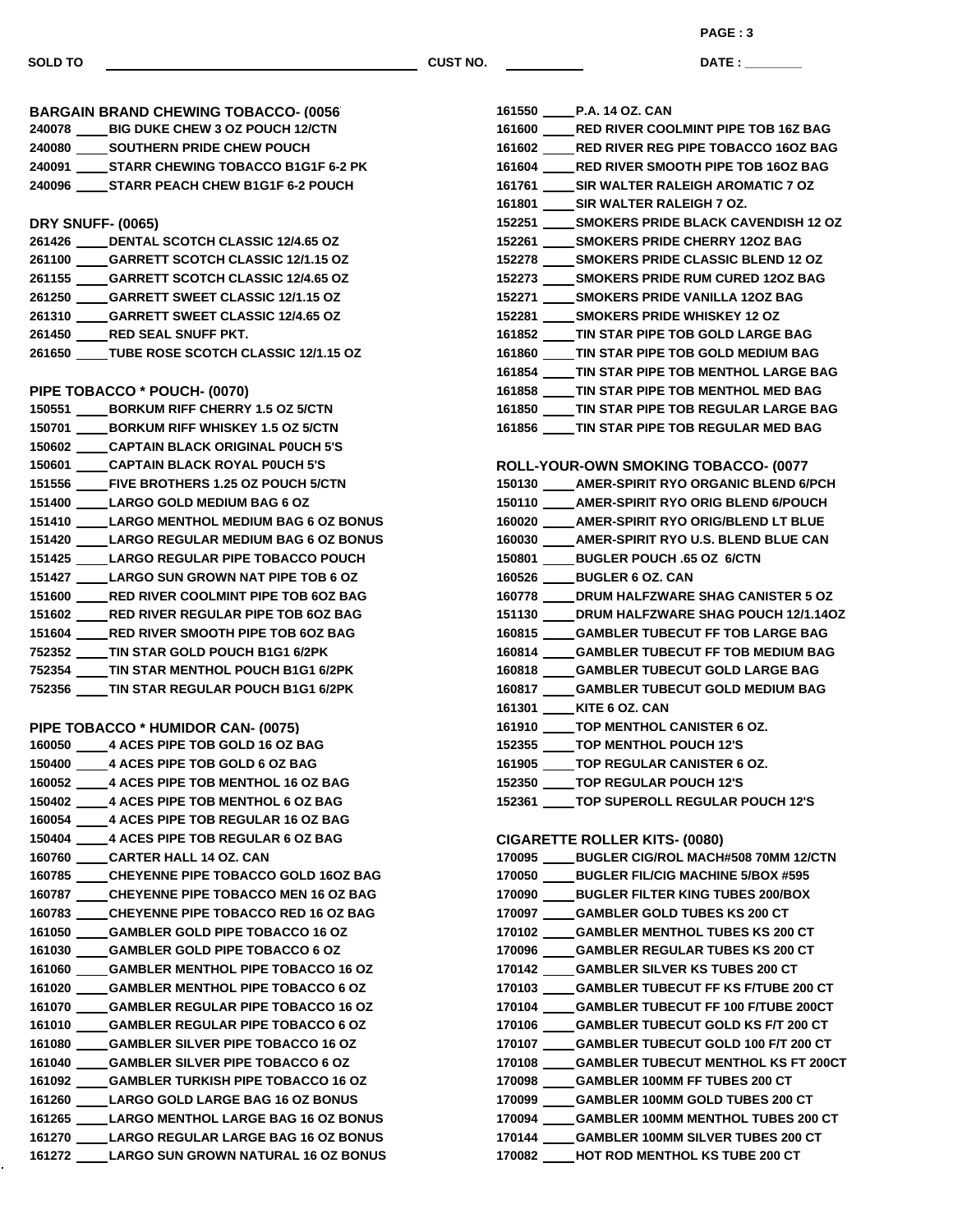<u> 1999 - Johann Barnett, f</u>

**DATE : \_\_\_\_\_\_\_\_\_\_\_\_\_\_\_ PAGE : 4**

| <b>CIGARETTE ROLLER KITS- (0080)</b>             | 207005 _____ ZIG ZAG GRAPE CIGAR CONES 15/2S      |
|--------------------------------------------------|---------------------------------------------------|
| 170087 ____HOT ROD MENTHOL 100 TUBE 200 CT       | 212985 _____ ZIG ZAG GRAPE CIGAR WRAP 25/2PK      |
|                                                  | 212974 _____ ZIG ZAG MANGO CIGAR WRAP 25/2PK      |
| 170085 ____HOT ROD REGULAR 100 TUBE 200 CT       | 212975 _____ ZIG ZAG MELON CIGAR WRAP 25/2PK      |
| 170081 ____HOT ROD SMOOTH KS TUBE 200 CT         | 212978 _____ ZIG ZAG ORANGE CIGAR WRAP 25/2P      |
| 170086 ____HOT ROD SMOOTH 100 TUBE 200 CT        | 212980 _____ ZIG ZAG PEACH CIGAR WRAP 25/2PK      |
| 170120 _____TOP CIG INJ MACHINE 6/BOX #26004     | 207014 _____ ZIG ZAG PINEAPPLE CIGAR CONES 1      |
| 170100 _____ TOP CIG ROLLING MACHINE 70MM 12/CTN | 212990 ____ZIG ZAG STRAIGHT UP CIGAR WRAP         |
| 170127 _____TOP K.S. FILTER TIPS 16/200CT#26061  | 212995 _____ ZIG ZAG STRAWBERRY CIGAR WRAP        |
| 170130 _____ TOP K.S. FILTERTUBES BOX/100 #26005 | 212992 ______ ZIG ZAG VANILLA CIGAR WRAPS 25/2    |
| 170155 _____ TOP KS FIL/TUBES FF BOX/250 #26020  |                                                   |
| 170122 _____ TOP 100MM CIGARETTE INJECTOR 6/BOX  | <b>CIGARS * BOX * PREPRICED- (0087)</b>           |
| 170115 _____ TOP-O-MATIC CIG MAKING MACHINE 1/EA | 331352 _____ BLACK & MILD BLUES PT \$.89 UPR 25   |
| 170116 _____ TOP-O-MATIC T2 CIG MAKING MACHINE   | 331516 _____ BLACK & MILD BLUES PT \$1.19 UPR 2   |
| 170768 ____Z/ZAG CIG/TUBES 100-FF BOX/200 #770   | 731277 _____ BLACK & MILD CASINO \$.99 PT BOX/2   |
| 170760 _____ ZIG ZAG CIG TUBES KS FF BOX 200     | 331250 _____ BLACK & MILD CASINO 1/\$.89 PT BX/2  |
| 170750 ____ZIG ZAG CIGARETTE ROLLER 12/78MM      | 781506 _____ BLACK & MILD DELUXE \$.79 PT 25/BC   |
|                                                  | 331277 _____ BLACK & MILD JAZZ \$.99 PT BOX/25    |
| <b>CIGARS * BOX- (0085)</b>                      | 331137 _____ BLACK & MILD JAZZ 1/\$.89 PT BOX/25  |
|                                                  | 731423 _____ BLACK & MILD SWEETS \$.99 PT BOX/    |
| 200150 _____ A & C GRENADIERS DARK BOX/50        | 731424 _____ BLACK & MILD SWEETS \$.99 WT BOX     |
| 200186 ____ BACKWOODS BLACK RUSSIAN SNGL 24/BOX  | 331356 _____BLACK & MILD SWEETS PT \$.89 UPR :    |
| 200183 ____ BACKWOODS DARK STOUT SINGLES 24/BOX  | 331420 _____ BLACK & MILD SWEETS WT \$.79 BOX     |
| 200185 _____ BACKWOODS HONEY BRY SINGLES 24/BOX  | 331357 _____ BLACK & MILD SWEETS WT \$.89 UPR     |
| 200187 _____ BACKWOODS HONEY SINGLES 24/BOX      |                                                   |
| 200182 _____ BACKWOODS ORIGINAL SINGLES 24/BOX   | <b>CIGARS * PACK- (0090)</b>                      |
| 200188 ____ BACKWOODS RUSSIAN CREAM SNGL 24/BOX  | 210100 _____ A & C CLASSIC CORONA DARK 5/4PK      |
| 200184 _____ BACKWOODS SWT AROMA SINGLES 24/BOX  | 210118 _____ A & C GRENADIER MINIS DARK 5/5PK     |
| 210258 _____ BLACK & MILD APPLE CIGARS BOX/25    | 210150 ____ A & C GRENADIERS DARK 5/6PK           |
| 210322 _____ BLACK & MILD CASINO WOOD TIP BOX/25 | 210225 _____ A & C GRENADIERS LIGHT 5/6PK         |
| 210268 _____ BLACK & MILD CIGAR BOX/25           | 201139 _____ AL CAPONE FILTER SWEETS 10/10PK      |
| 210266 _____ BLACK & MILD CREAM CIGARS BOX/25    | 201132 _____ AL CAPONE SWEET COGNAC 10/10PK       |
| 210324 _____ BLACK & MILD JAZZ WOOD TIP BOX 25   | 210246 _____ BACKWOODS BANANA 8/5PK               |
| 210269 _____ BLACK & MILD SELECT CIGAR BOX/25    | 210245 ____ BACKWOODS BLACK RUSSIAN 8/5PK         |
| 210261 _____ BLACK & MILD WINE CIGARS BOX/25     | 210229 _____ BACKWOODS DARK LEAF 8/5PK            |
| 210320 _____ BLACK & MILD WOOD TIP BOX/25        | 210228 _____ BACKWOODS DARK STOUT 8/5PK           |
|                                                  | 210235 BACKWOODS HONEY BERRY 8/5PK                |
|                                                  | 210236 _____ BACKWOODS HONEY BOURBON 8/5P         |
| 200750 _____ DUTCH MASTER PRESIDENT BOX/50       | 210233<br><b>BACKWOODS HONEY 8/5PK</b>            |
| 201136 GARCIA Y VEGA ENG CORONA TUBE BX/30       | 210230 ____ BACKWOODS ORIGINAL 8/5PK              |
| 201200 ____ KING EDWARD IMPERIAL BOX/50          | 210241 ____ BACKWOODS RUSSIAN CREAM 8/5PK         |
| 201765 _____ PHILLIES BLUNT BOX/55               | 210232 _____ BACKWOODS SWEET AROMATIC 8/5F        |
| 201767 PHILLIES BLUNT CHOCOLATE BOX/55           | 210257 _____ BLACK & MILD APPLE CIGARS 10/5PH     |
| 332262 _____ SLAUGHTERHOUSE CHURCHILL HABANO 10C | 210270 ____BLACK & MILD CIGAR 10/5PK              |
| 332309 _____ SLAUGHTERHOUSE CHURCHILL MADURO 10C | 210264 _____ BLACK & MILD CREAM CIGARS 10/5P      |
| 332347 _____ SLAUGHTERHOUSE ROBUSTO HABANO 10 CT | 210301 _____ BLACK & MILD FT 110MM 10/5PK         |
| 332385 _____ SLAUGHTERHOUSE ROBUSTO MADURO 10 CT | 210284 _____ BLACK & MILD SELECT CIGARS 10/5F     |
| 332422 _____ SLAUGHTERHOUSE TORO HABANO 10 CT    | 210260 _____ BLACK & MILD WINE CIGARS 10/5PK      |
| 332460 ______ SLAUGHTERHOUSE TORO MADURO 10 CT   | 210360 _____ BLACK & MILD WOOD TIP WINE 10/5P     |
| 202324 TRAVIS CLUB SENATOR BOX/50                | 210330 _____ BLACK & MILD WOOD TIP 10/5PKS        |
|                                                  | 210248 _____ BLACKSTONE CHERRY TIP VAL-PAK#       |
| CIGARS * CONES & WRAPS- (0086)                   | 220264 _____ BLACKSTONE FILTER LG CHERRY 10       |
| 212960 ______ ZIG ZAG APPLE CIGAR WRAP 25/2 PK   | 220266<br><b>BLACKSTONE FILTER LG VANILLA10</b>   |
| 207008<br>ZIG ZAG BLUEBERRY CIGAR CONES 15/2S    | 210247<br><b>BLACKSTONE VAN TIP B1G1F 10-2/5F</b> |
|                                                  |                                                   |

 **ZIG ZAG BLUEBERRY CIGAR WRAP 25/2PK ZIG ZAG CHERRY CIGAR WRAPS 25/2PK ZIG ZAG DRAGONBRY CIGAR CONES 15/2S**

| 212985 _____ZIG ZAG GRAPE CIGAR WRAP 25/2PK       |
|---------------------------------------------------|
| 212974 ______ ZIG ZAG MANGO CIGAR WRAP 25/2PK     |
| 212975 _____ ZIG ZAG MELON CIGAR WRAP 25/2PK      |
| 212978 _____ ZIG ZAG ORANGE CIGAR WRAP 25/2PK     |
| 212980 _____ ZIG ZAG PEACH CIGAR WRAP 25/2PK      |
| 207014 ______ ZIG ZAG PINEAPPLE CIGAR CONES 15/2S |
| 212990 _____ ZIG ZAG STRAIGHT UP CIGAR WRAP 25/2  |
| 212995 ______ ZIG ZAG STRAWBERRY CIGAR WRAP 25/2S |
| 212992 ______ ZIG ZAG VANILLA CIGAR WRAPS 25/2PK  |
|                                                   |
| CIGARS * BOX * PREPRICED- (0087)                  |
| 331352 _____ BLACK & MILD BLUES PT \$.89 UPR 25   |
| 331516 BLACK & MILD BLUES PT \$1.19 UPR 25        |
| 731277 _____ BLACK & MILD CASINO \$.99 PT BOX/25  |
| 331250 _____ BLACK & MILD CASINO 1/\$.89 PT BX/25 |
| 781506 _____ BLACK & MILD DELUXE \$.79 PT 25/BOX  |
| 331277 _____ BLACK & MILD JAZZ \$.99 PT BOX/25    |
| 331137 _____ BLACK & MILD JAZZ 1/\$.89 PT BOX/25  |
| 731423 _____ BLACK & MILD SWEETS \$.99 PT BOX/25  |
| 731424 _____ BLACK & MILD SWEETS \$.99 WT BOX/25  |
| 331356 _____ BLACK & MILD SWEETS PT \$.89 UPR 25  |
| 331420 BLACK & MILD SWEETS WT \$.79 BOX 25        |
| 331357 _____ BLACK & MILD SWEETS WT \$.89 UPR 25  |
|                                                   |
| <b>CIGARS * PACK- (0090)</b>                      |
| 210100 _____ A & C CLASSIC CORONA DARK 5/4PK      |
| 210118 ____ A & C GRENADIER MINIS DARK 5/5PK      |
| 210150 _____ A & C GRENADIERS DARK 5/6PK          |
| 210225 _____ A & C GRENADIERS LIGHT 5/6PK         |
| 201139 _____ AL CAPONE FILTER SWEETS 10/10PK      |
| 201132 ____ AL CAPONE SWEET COGNAC 10/10PKS#110   |
| 210246 _____ BACKWOODS BANANA 8/5PK               |
| 210245 ____ BACKWOODS BLACK RUSSIAN 8/5PK         |
| 210229 _____ BACKWOODS DARK LEAF 8/5PK            |
| 210228 _____ BACKWOODS DARK STOUT 8/5PK           |
| 210235 _____ BACKWOODS HONEY BERRY 8/5PK          |
| 210236 ____ BACKWOODS HONEY BOURBON 8/5PK         |
| 210233 BACKWOODS HONEY 8/5PK                      |
| 210230 ____ BACKWOODS ORIGINAL 8/5PK              |
| 210241 _____ BACKWOODS RUSSIAN CREAM 8/5PK        |
| 210232 _____ BACKWOODS SWEET AROMATIC 8/5PK       |
| 210257 _____ BLACK & MILD APPLE CIGARS 10/5PKS    |
| 210270 _____ BLACK & MILD CIGAR 10/5PK            |
| 210264 _____ BLACK & MILD CREAM CIGARS 10/5PKS    |
| 210301 _____ BLACK & MILD FT 110MM 10/5PK         |
| 210284 ____ BLACK & MILD SELECT CIGARS 10/5PK     |
| 210260 _____ BLACK & MILD WINE CIGARS 10/5PK      |
| 210360 _____ BLACK & MILD WOOD TIP WINE 10/5PKS   |
| 210330 _____ BLACK & MILD WOOD TIP 10/5PKS        |
| 210248 _____ BLACKSTONE CHERRY TIP VAL-PAK#22334  |
| 220264 _____ BLACKSTONE FILTER LG CHERRY 10/20PK  |
| 220266 _____ BLACKSTONE FILTER LG VANILLA10/20PK  |
| 210247 _____ BLACKSTONE VAN TIP B1G1F 10-2/5PKS   |
| 210280 ____CHERRY BLEND CIGAR 10/5PK              |
| 220326 _____ CHEYENNE BIG CIGAR CLASSIC FLT 100   |
| 220322 _____ CHEYENNE BIG CIGAR FULL FLAVOR 100   |
|                                                   |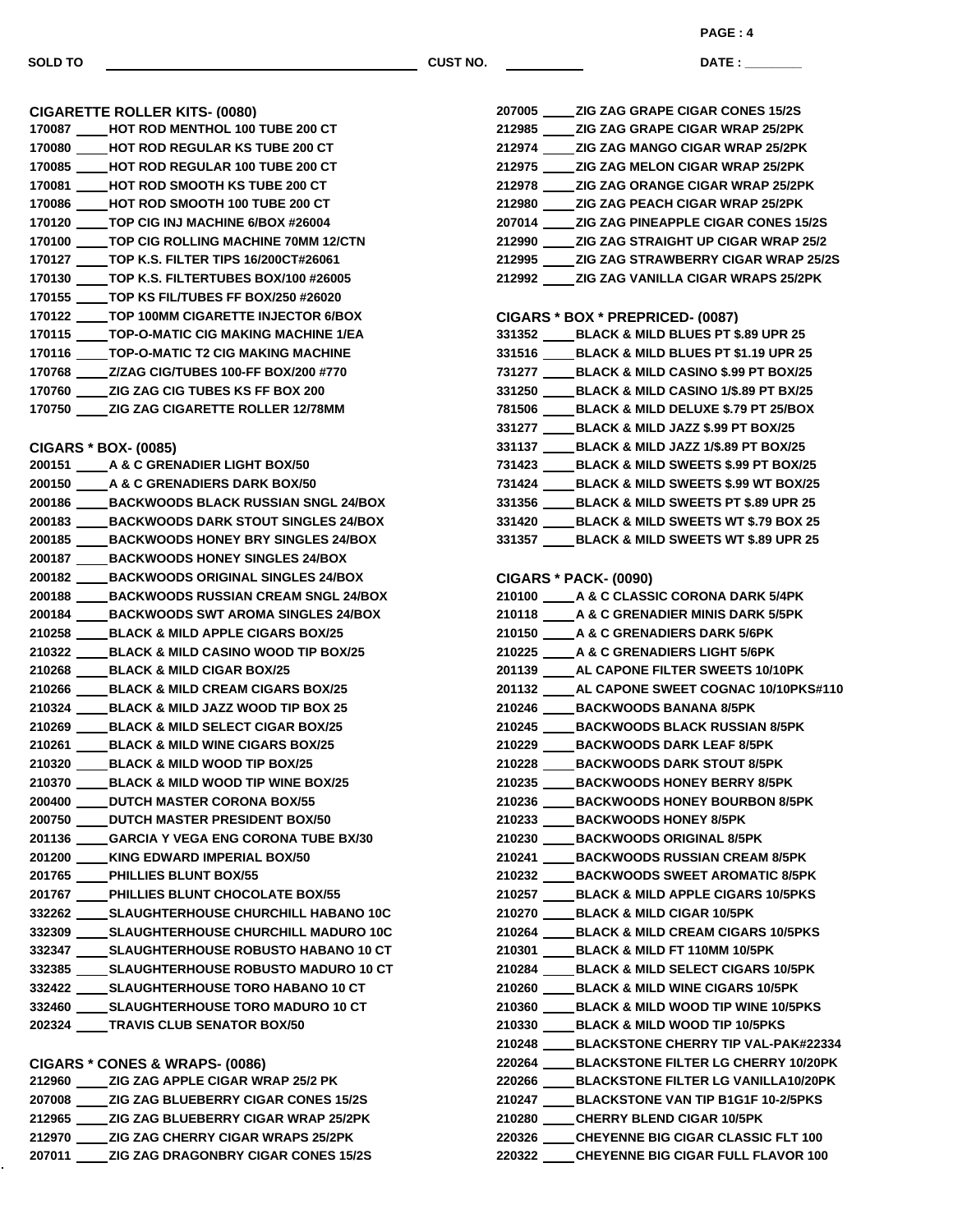**DATE : \_\_\_\_\_\_\_\_\_\_\_\_\_\_\_**

**CIGARS \* PACK- (0090) CHEYENNE BIG CIGAR GRAPE 100 CHEYENNE BIG CIGAR MENTHOL 100 CHEYENNE BIG CIGAR PEACH 100 CHEYENNE BIG CIGAR SWEET TIP 100 CHEYENNE BIG CIGAR VANILLA 100 CHEYENNE BIG CIGAR WILD CHERRY 100 CLIPPER LGE FIL CIGAR FF 100 BOX CLIPPER LGE FIL CIGAR MEN 100 BOX CLIPPER LGE FIL CIGAR SMOOTH 100 BX CUBAN ROUNDS CHURCHILL NATURAL 8/CT CUBAN ROUNDS PETITE CORONA 6/5 PK CUBAN ROUNDS ROBUSTO NATURAL 8/3 PK DJARUM CIGAR BALI HAI FILT 10/12 PK DJARUM CIGAR BLACK EMERALD 10/12 PK DJARUM CIGAR BLACK IVORY 10/12 PK DJARUM CIGAR BLACK RUBY 10/12 PK DJARUM CIGAR BLACK SAPPHIRE 10/12PK DJARUM CIGARS BLACK FILTER 10/12 PK DJARUM CIGARS SELECT FILT 10/12 PK DJARUM CIGARS SPECIAL FILT 10/12 PK DUTCH MASTER M/C PALMA 5/4PK DUTCH MASTER PRESIDENT 5/5PK GARCIA Y VEGA ELEGANTES 5/6PK GARCIA Y VEGA ENG CORONA 5/4PK GARCIA Y VEGA GALLANTES 5/6PK GARCIA Y VEGA MINIATURES 10/5PK HAV-A-TAMPA JEWEL SWEET 10/5PK HAV-A-TAMPA JEWELS 10/5PK KING ED FILTERED LARGE REG 10/20PK KING EDWARD IMPERIAL 10/5PK MACANUDO ASCOT BOAT 5/10CT TIN ODYSSEY CONNECTICUT LIHP 6/3 COUNT PHILLIES BLUNT CHOCOLATE 10/5PK PHILLIES BLUNT STRAWBERRY 10/5PK PHILLIES BLUNT 10/5PK PHILLIES TITAN 10/5PK SANTA FE FILTERED LARGE REG 10/20PK SWISHER CIGARILLOS 10/5 PACK SWISHER LEAF AROMATIC 10/3PK SWISHER LEAF COGNAC 10/3PK SWISHER LEAF HONEY 10/3PK SWISHER LEAF ORIGINAL 10/3PK SWISHER MINI CIG B/BERRY 15/3PK SWISHER MINI CIG DIAMOND 15/3PK SWISHER MINI CIG GRAPE 15/3PK SWISHER MINI CIG GREEN SWEET 15/3PK SWISHER MINI CIGARILLOS 15/3PK SWISHER SWEET BLUNTS 10/5PK SWISHER SWEET KINGS 10/5PK SWISHER SWEET PERFECTO 10/5PK SWISHER SWEET WOOD TIPS 10/5 PACK SWISHER TIP CIGARILLO 10/5 PK TRAVIS CLUB SENATORS 6/4PK WHITE OWL NEW YORKER 10/5PK WHITE OWL RANGER 10/6PK ZIG ZAG CIGARILLOS GRAPE 15/2-PACK**

| CIGARS * PREMIUM- (0092)                          |
|---------------------------------------------------|
| 201230 _____ ALEC BRADLEY FRESH PACKS 10/4PKS     |
| 315721 _____ BRICK BFC BOX 20                     |
| 315739 ____ BRICK ROBUSTO BOX 20                  |
| 309393 COHIBA PEQUENO 5/6PK                       |
| 200214 DON TOMAS PRESIDENTES CIGAR BOX/25         |
| 200212 DON TOMAS-CLSSO ROBUSTO NAT BOX/25         |
| 314047 HOYO DE MONTERY EXCALIBUR 6/BOX            |
| 314054 PUNCH ROBUSTO FRESHNESS 6/BOX              |
| 306688 ROMEO Y JULIETA BULLY BOX 25               |
| 306704 ROMEO Y JULIETA CHURCHILL BOX 25           |
| 201960 ROMEO Y JULIETA DELUX #2 TUBE/10 CT        |
| CIGARS * PACK * PREPRICED- (0094)                 |
| 701502 _____ BLACK & MILD FT SWEET 110MM PP\$1.99 |
| 701513 BLACK & MILD FT SWEET 110MM PP\$2.99       |
| 701498 BLACK & MILD FT 110MM PP\$1.99             |
| 701501 BLACK & MILD FT 110MM PP\$2.99             |
| 731272 DM DUTCH BERRY FUSION CIG 30-2/\$.99       |
| 791272 DM DUTCH BL/DREAM FUSN CIG 30-2/.99        |
| 750567 DM DUTCH BLEND SILVER CIG 30-2/.99         |
| 734074 DM DUTCH GOLD FUSION CIG 30-2/\$.99        |
| 734075 DM DUTCH GOLD FUSION CIG 30-2/\$1.49       |
| 751272 DM DUTCH HONEY FUSION CIG 30-2/\$.99       |
| 781272 DM DUTCH IRISH FUSION CIG 30-2/\$.99       |
| 701272 ____ DM DUTCH JAVA FUSION CIG 30-2/\$.99   |
| 750575 ____ DM DUTCH SWEET FUSION CIG 30-2/.99    |
| 758061 DUTCH LEAF PURE TOBACCO 30-2/\$1.29        |
| 758059 _____ DUTCH LEAF REAL SWEET 30-2/\$1.29    |
| 758063 _____ DUTCH LEAF RIPE BERRY 30-2/\$1.29    |
| 211463 GAME CIG BLACK CHERRY FF 30-2/\$0.99       |
| 211475 GAME CIG PINEAPPLE FF 30-2/\$0.99          |
| 211462 GAME CIGARILLO BLACK FF 30-2/\$0.99        |
| 702584 GAME CIGARILLO BLUE FF 30-SAV ON 2         |
| 211470 _____ GAME CIGARILLO BLUE FF 30-2/\$0.99   |
| 702111 ____GAME CIGARILLO DIAMOND 30-SAV ON 2     |
| 211472 GAME CIGARILLO GRAPE FF 30-2/\$0.99        |
| 702561 GAME CIGARILLO GREEN FF 30-SAV ON 2        |
| 211460 GAME CIGARILLO GREEN FF 30-2/\$0.99        |
| 211464 _____ GAME CIGARILLO HONEY FF 30-2/\$0.99  |
| 702476 _____ GAME CIGARILLO MANGO FF 30-2/\$0.99  |
| 211466 _____GAME CIGARILLO RED FF 30-2/\$0.99     |
| 702572 _____ GAME CIGARILLO RED SWT 30-SAV ON 2   |
| 211474 _____ GAME CIGARILLO W/GRAPE FF 30-2/\$.99 |
| 702452 _____ GAME CIGARILLO W/PEACH FF 30-2/\$.99 |
| 702568 _____ GAME CIGARILLO WT GRAPE 30-SAV ON 2  |
| 211473 _____ GAME CIGARILO DIAMOND FF 30-2/\$0.99 |
| 702652 _____ GAME LEAF COGNAC 15-2/\$1.29         |
| 712667 ______ GAME LEAF MANGO 15-2/\$1.29         |
| 702612 ______ GAME LEAF NATURAL 15-2/\$1.29       |
| 702653 _____ GAME LEAF PINEAPPLE 15-2/\$1.29      |
| 702622 _____ GAME LEAF SWEET AROMATIC 15-2/\$1.29 |
| 702627 _____ GAME LEAF WHITE RUSSIAN 15-2/\$1.29  |
| 702642 _____ GAME LEAF WILD BERRY 15-2/\$1.29     |
| 202214 _____ GAR Y VEGA FF CIG NAT BRN 15-2/1.29  |
| 202235 GAR Y VEGA FF CIG NAT GRN 15-2/1.29        |
| 202243 _____GAR Y VEGA FF CIG NAT SWT 15-2/1.29   |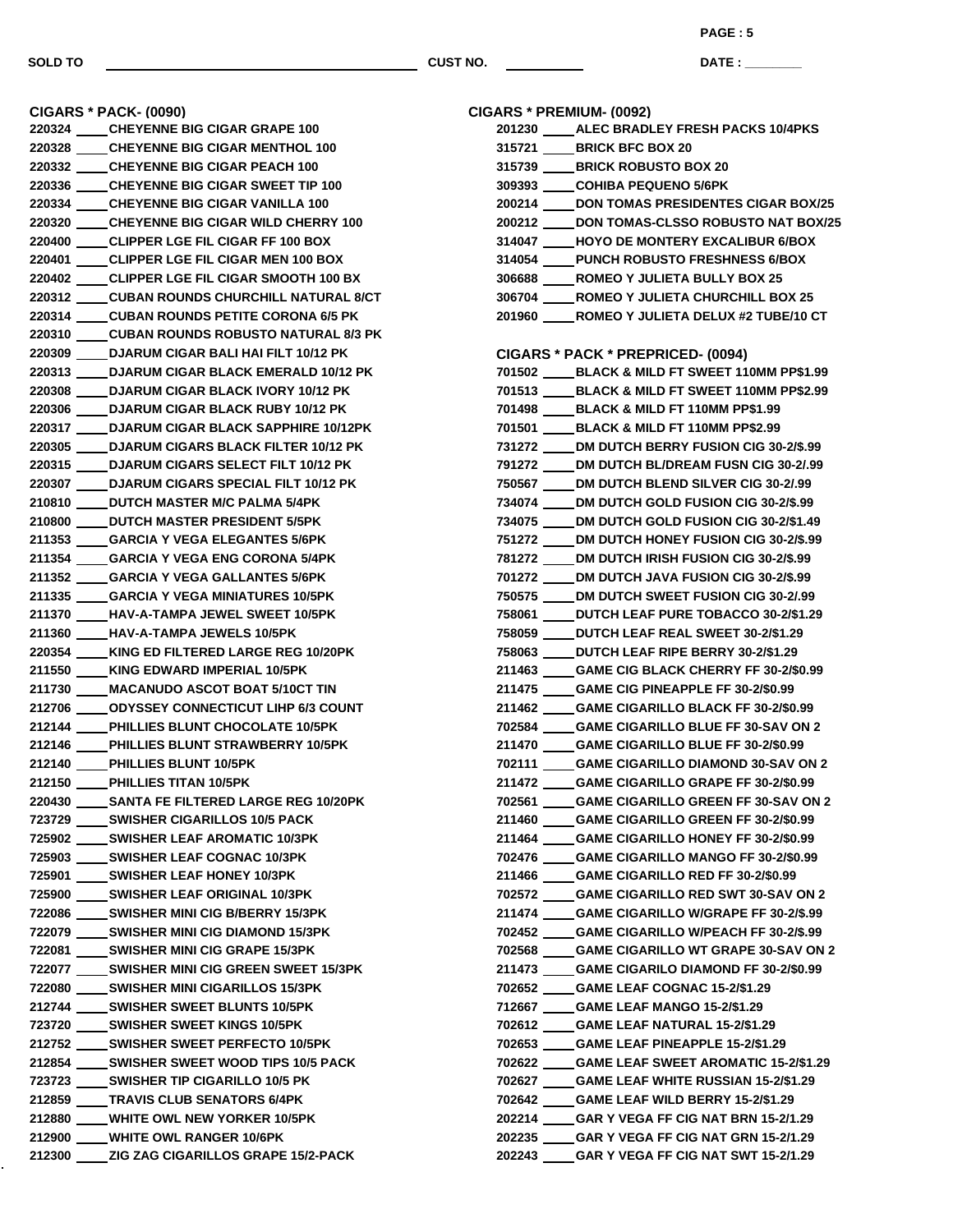**PAGE : 6**

**DATE : \_\_\_\_\_\_\_\_\_\_\_\_\_\_\_**

**CIGARS \* PACK \* PREPRICED- (0094) SS BLK TIP CIG BERRY 2/\$.99 SS BLK TIP CIG CHERRY 2/\$.99 SS BLK TIP CIG GRAPE 2/\$.99 SS BLK TIP CIG SMOOTH 2/\$.99 SS BLK TIP CIG WINE 2/\$.99 SWISHER CIG BLUEBERRY 2/\$.99 SWISHER CIG GREEN SWEETS 2/\$.99 SWISHER CIG SILVER 2/.99 SWISHER CIG STRAWBERRY 2/\$.99 SWISHER CIGARILLO GRAPE 2/\$.99 SWISHER CIGARILLO PEACH 2/\$.99 SWISHER DIAMOND CIGARILLO 2/\$.99 SWISHER SWEET CIGARILLOS 2/\$.99 WHITE OWL FF CIG BLUE RASP 2/\$.99 WHITE OWL FF CIG COCONUT RUM 2/\$.99 WHITE OWL FF CIG GRAPE PP 2/\$.99 WHITE OWL FF CIG GRN SWT 30-2/\$.99 WHITE OWL FF CIG MANGO PP 2/\$.99 WHITE OWL FF CIG P/APPLE PP 2/\$.99 WHITE OWL FF CIG STRAWBERRY 2/\$.99 WHITE OWL FF CIG SWEET 30-2/\$.99 WHITE OWL FF CIG TRP TWST PP 2/\$.99 WHITE OWL FF CIG UNSWT EMERLD 2/.99 WHITE OWL FF CIG UNSWT PLTNM 2/\$.99 WHITE OWL FF CIG VANILLA 30-2/\$.99 WHITE OWL FF CIG W/PEACH PP 2/\$.99 WHITE OWL FF CIG WHT GRAPE 2/\$.99 WHITE OWL FF CIG WHT RUSSIAN 2/\$.99 WHITE OWL FF CIGARILLO BLACK 2/\$.99 WHITE OWL FF CIGARILLO HONEY 2/\$.99 WHITE OWL FF CIGARILLO PEACH 2/\$.99 WHITE OWL FF CIGARILO SILVER 2/\$.99 WHITE OWL SWIRL TRIPLE GRAPE 2/\$.99 WHITE OWL WHT PEACH/SANGRIA 2/\$.99 ZIG ZAG CIGARILLOS PEACH 15/2-\$.99 ZIG ZAG CIGARILLOS S/BERRY 15/2-.99 ZIG ZAG CIGARILLOS STR UP 15/2-\$.99 CIGARS \* SPECIAL DISPLAY PACKS- (0095) GAME LEAF FF BLK CHERRY SAV-ON-5 GAME LEAF FF COGNAC SAVE-ON-5 8/5PK GAME LEAF FF NATURAL SAV-ON-5 8/5PK GAME LEAF FF PINEAPPLE SAV-ON-5 GAME LEAF FF SWT AROMATIC SAV-ON-5 GAME LEAF FF WHT RUSSISN SAV-ON-5 GAME LEAF FF WILD BERRY SAV-ON-5 GAME MINIS FF BLK SWEETS SAV-ON-3 GAME MINIS FF BLUE SAV-ON-3 15/CTN GAME MINIS FF DIAMOND SAV-ON-3 15CT GAME MINIS FF RED SWEETS SAV-ON-3 SS BLK TIP CIG BERRY SAV-ON-2 BOX SS BLK TIP CIG CHERRY SAV-ON-2 BOX SS BLK TIP CIG GRAPE SAV-ON-2 BOX SS BLK TIP CIG SMOOTH SAV-ON-2 BOX SS BLK TIP CIG WINE SAV-ON-2 BOX SS MINI CIG ISLAND BASH 15/3PK**

| 720747 _____ SWISHER CIG BLUEBERRY SAV-ON-2 BOX   |
|---------------------------------------------------|
| 720535 _____ SWISHER CIG DIAMOND SAV-ON-2 BOX     |
| 720748 ______ SWISHER CIG GRAPE SAV-ON-2 BOX      |
| 722885 SWISHER CIG PEACH SAV-ON-2 BOX             |
| 720972 _____ SWISHER CIG SILVER SV/2              |
| 722886 _____ SWISHER CIG STRAWBERRY SAV-ON-2 BOX  |
| 724713 SWISHER CIG SUMMER TWIST 2/\$.99           |
| 720750 ______ SWISHER CIG SWEET GREEN SAV-ON-2 BX |
| 720746 _____ SWISHER CIG SWEETS SAV-ON-2 BOX      |
| 720749 _____ SWISHER CIG TROP FUSION SAV-ON-2 BX  |
| 722740 SWISHER CIG TROP FUSION 2/\$.99            |
| 722899 _____SWISHER CIG WHITE GRAPE 2/\$.99       |
| 720538 _____ SWISHER CIG WILD RUSH 2/\$.99        |
| 720539 SWISHER CIG WILD RUSH "SAVE ON 2"          |
| 724674 _____SWISHER CIGARILLO TWIN PK 10/2-5PKS   |
| 701576 ____WHITE OWL FF CIG BLUE VAN SAV-ON-2     |
| 701577 ____ WHITE OWL FF CIG GRAPE SAV-ON-2 BOX   |
| 701588 WHITE OWL FF CIG P/APPLE SAV-ON-2          |
| 701578 ____WHITE OWL FF CIG PEACH SAV-ON-2 BOX    |
| 701579 ____ WHITE OWL FF CIG S/BERRY SAV-ON-2     |
| 701574 WHITE OWL FF CIG SWEETS SAV-ON-2 BX        |
| 701566 ____WHITE OWL FF CIG W/GRAPE SAV-ON-2      |
| 701682 ____WHITE OWL FF CIG W/PEACH SAV-ON-2      |
| 701876 ____WHITE OWL MINI CIG B/RASP 15/3-PK      |
| 701914 WHITE OWL MINI CIG SILVER 15/3-PK          |
| 701875 WHITE OWL MINI CIG SWEETS 15/3-PK          |
| 701878 ____WHITE OWL MINI CIG W/GRAPE 15/3-PK     |
|                                                   |
| <b>NON/TOBACCO MOIST SNUFF- (0103)</b>            |
| 291561 _____ BACCOFF MINT POUCH 5/CAN             |
| 291571 _____ BACCOFF ORIGINAL FINE CUT 5/CAN      |
| 291531 _____ BACCOFF SMOOTH PEACH POUCH 5/CAN     |
| 201511 DACCOFF WINTEDCDEEN DOUCH EICAN            |

| 291541 | <b>BACCOFF WINTERGREEN POUCH 5/CAN</b>               |
|--------|------------------------------------------------------|
| 291581 | <b>BACCOFF WINTERGREEN 5/CAN</b>                     |
| 291754 | <b>GRINDS COFFEE POUCH CARAMEL 10RL</b>              |
| 291764 | <b>GRINDS COFFEE POUCH CINN ROLL 10RL</b>            |
| 291760 | <b>GRINDS COFFEE POUCH DBL MOCHA 10RL</b>            |
| 291768 | <b>GRINDS COFFEE POUCH DBL NOLA 10RL</b>             |
| 291766 | <b>GRINDS COFFEE POUCH SPEARMINT 10RL</b>            |
| 291750 | <b>GRINDS COFFEE POUCH VANILLA 10RL</b>              |
| 291756 | <b>GRINDS COFFEE POUCH WNTRGREEN 10RL</b>            |
| 290000 | <b>GRINDS RACK 3TIER WIRE 1/EA N/C</b>               |
| 290001 | <b>GRINDS 4TIER SLANTBACK RACK 40CT</b>              |
| 291639 | SMOKEY MOUNTAIN POUCH ART/MINT 10RL                  |
| 291638 | SMOKEY MOUNTAIN POUCH WNTGRN 10/RL                   |
|        | 291634           SMOKEY MOUNTAIN SNUFF ART/MINT 10/R |
| 291620 | <b>SMOKEY MOUNTAIN SNUFF CLASSIC 10/RL</b>           |

- **291635 \_\_\_\_\_ SMOKEY MOUNTAIN SNUFF PEACH 10/ROLL**
- **SMOKEY MOUNTAIN SNUFF STRAIGHT10/RL SMOKEY MOUNTAIN SNUFF WNTRGRN 10/RL**

**E-CIGARETTES- (0105)**

| 501201 | <b>BIDI STICK ARCTIC 6.0%</b>   |
|--------|---------------------------------|
| 501200 | <b>BIDI STICK CLASSIC 6.0%</b>  |
| 501254 | <b>BIDI STICK DAWN 6.0%</b>     |
| 501256 | <b>BIDI STICK GOLD 6.0%</b>     |
| 501255 | <b>BIDI STICK MARIGOLD 6.0%</b> |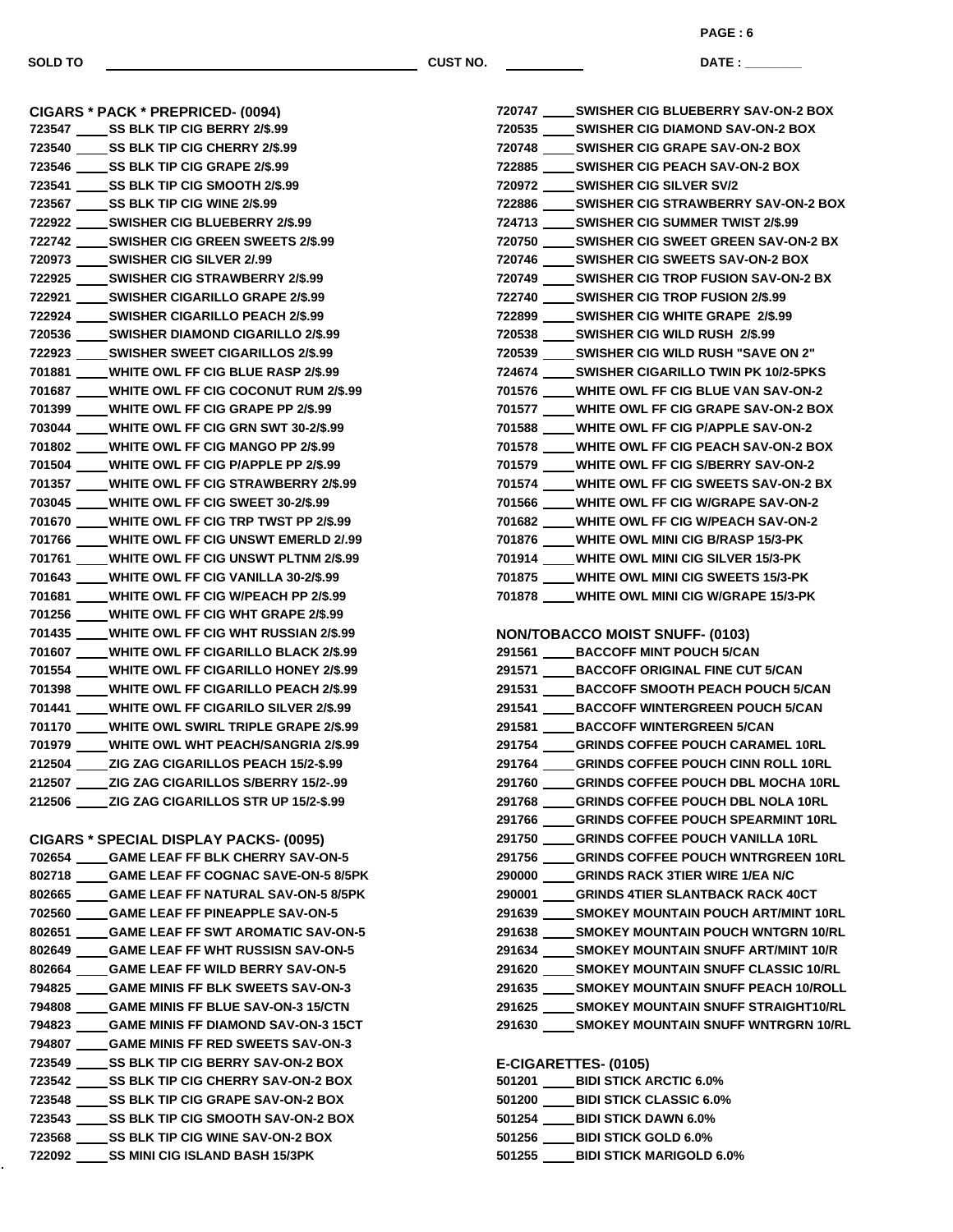**PAGE : 7**

**DATE : \_\_\_\_\_\_\_\_\_\_\_\_\_\_\_**

**E-CIGARETTES- (0105) BIDI STICK REGAL 6.0% BIDI STICK SOLAR 6.0% BIDI STICK SUMMER 6.0% BIDI STICK TROPIC 6.0% BIDI STICK WINTER 6.0% BIDI STICK ZEST 6.0% BIDI STICK 100 CT DISPLAY 6.0% BLU DISPOSABLE CHERRY CRUSH 5'S BLU DISPOSABLE CLASSIC TOBACCO 5'S BLU DISPOSABLE POLAR MINT 5'S BLU DISPOSABLE VIVID VANILLA 5'S BLU DISPOSE MAGNIFICENT MENTHOL 5'S BLU TANK 2.4% CLASSIC TOBACCO 5/3CT BLU TANK 2.4% MAGNIFICENT MEN 5/3CT E-CIGARETTE ATOMIZER MEN HIGH 10/5S E-CIGARETTE ATOMIZER REG HIGH 10/5S E-CIGARETTE ATOMIZER REG LOW 10/5S E-CIGARETTE ATOMIZER REG MED 10/5S E-CIGARETTE ATOMIZER 24MG MEN 10/5S E-CIGARETTE ATOMIZER 24MG REG 10/5S E-CIGARETTE HOME CHARGER E-CIGARETTE START KIT REG HIGH 10CT E-CIGARETTE START KIT REG MEN 10/CT INFUSE BANANA ICE VAPE PEN 4.8% INFUSE BLUEBERRY VAPE PEN 4.8% INFUSE MANGO VAPE PEN 4.8% INFUSE STRAWBERRY VAPE PEN 4.8% JUUL DEVICE KIT SILVER 8/CTN JUUL DEVICE KIT SLATE 8/CTN JUUL USB CHARGING DOCK 8/CTN JUULPODS MENTHOL 3.0% 2.8ML 8/4PK JUULPODS MENTHOL 5.0% 1.4ML 8/2PK JUULPODS MENTHOL 5.0% 2.8ML 8/4PK JUULPODS VIRG TOB 3.0% 1.4ML 8/2PK JUULPODS VIRG TOB 3.0% 2.8ML 8/4PK JUULPODS VIRG TOB 5.0% 1.4ML 8/2PK JUULPODS VIRG TOB 5.0% 2.8ML 8/4PK LEAP CAROLINA TOBACCO 4.8% PODS LEAP E-VAPOR DEVICE/CHARGER KIT LEAP GEORGIA TOBACCO 4.8% PODS LEAP KENTUCKY MENTHOL 4.8% PODS LEAP KENTUCKY TOBACCO 4.8% PODS LEAP MENTHOL 4.8% PODS LEAP ROUGH CUT TOBACCO 4.8% PODS MY BLU DEVICE KIT 5/CTN MY BLU GOLD LEAF POD 2.4% 5/2 CT MY BLU INTENSE TOB CHILL 2.5% POD MY BLU INTENSE TOB CHILL 4.0% POD MY BLU INTENSE TOBACCO 2.4% POD MY BLU INTENSE TOBACCO 3.6% POD MY BLU MENTHOL POD 2.4% 5/2 CT VUSE ALTO KIT BLUE (PUK) VUSE ALTO KIT RED (PUK) VUSE ALTO KIT SLATE (PUK) VUSE ALTO KIT TEAL (PUK) VUSE ALTO MENTHOL 5.0% BUNDLE KIT**

| 292812 ____ VUSE ALTO POD GOLDEN TOBACCO 1.8%                                               |
|---------------------------------------------------------------------------------------------|
| __VUSE ALTO POD GOLDEN TOBACCO 1-2.4%<br>292712                                             |
| __VUSE ALTO POD GOLDEN TOBACCO 1-5.0%<br>292987                                             |
| 292912 ____ VUSE ALTO POD GOLDEN TOBACCO 2.4%                                               |
| 293612 ____ VUSE ALTO POD GOLDEN TOBACCO 4-2.4%                                             |
| 292612 ____ VUSE ALTO POD GOLDEN TOBACCO 4-5.0%                                             |
| 292887 _____ VUSE ALTO POD GOLDEN TOBACCO 5.0%                                              |
| VUSE ALTO POD MENTHOL 1 POD 2.4%<br>292713                                                  |
| 292985 _____ VUSE ALTO POD MENTHOL 1 POD 5.0%                                               |
| 292813 ____VUSE ALTO POD MENTHOL 1.8%                                                       |
| 292913 ____VUSE ALTO POD MENTHOL 2.4%                                                       |
| 293684 _____ VUSE ALTO POD MENTHOL 4-2.4%                                                   |
| 292684 _____ VUSE ALTO POD MENTHOL 4-5.0%                                                   |
| 292884 ____VUSE ALTO POD MENTHOL 5.0%                                                       |
| 292818 ____ VUSE ALTO POD RICH TOBACCO 1.8%                                                 |
| 292918 _____ VUSE ALTO POD RICH TOBACCO 2.4%                                                |
| 292889 ____VUSE ALTO POD RICH TOBACCO 5.0%                                                  |
| 292898 ____VUSE CIRO MENTHOL CARTRIDGES                                                     |
| 292892 ____VUSE CIRO ORIGINAL CARTRIDGES                                                    |
| 292970 _____ VUSE CIRO POWER UNIT (PUK)                                                     |
| 292962 ____VUSE SOLO CARTRIDGE MENTHOL                                                      |
| 292960 ____VUSE SOLO CARTRIDGE ORIGINAL                                                     |
| 292971 ____ VUSE SOLO POWER UNIT (PUK)                                                      |
| 292953 _____ VUSE VIBE MENTHOL TANKS                                                        |
| 292943 ____ VUSE VIBE ORIGINAL TANKS                                                        |
| 292973 _____ VUSE VIBE POWER UNIT (PUK)                                                     |
|                                                                                             |
| <b>TOBACCO DERIVED PRODUCTS- (0106)</b>                                                     |
| 166109 _____FRE NICOTINE POUCH LUSH 12MG CAN                                                |
| FRE NICOTINE POUCH LUSH 9MG CAN<br>165959                                                   |
| FRE NICOTINE POUCH MINT 12MG CAN<br>166048                                                  |
| FRE NICOTINE POUCH MINT 9MG CAN<br>165465                                                   |
| FRE NICOTINE POUCH MOCHA 12MG CAN<br>166017                                                 |
|                                                                                             |
| FRE NICOTINE POUCH MOCHA 9MG CAN<br>165614                                                  |
| <b>FRE NICOTINE POUCH SWEET 12MG CAN</b><br>166079                                          |
| 165928 _____FRE NICOTINE POUCH SWEET 9MG CAN                                                |
| <b>FRE NICOTINE POUCH WTG 12MG CAN</b><br>166130                                            |
| 165980 ____FRE NICOTINE POUCH WTG 9MG CAN                                                   |
| 701260 _____ ON! NICOTINE POUCH CINNAMON 2MG                                                |
| 700284 ____ON! NICOTINE POUCH CINNAMON 4MG                                                  |
| 700291 _____ ON! NICOTINE POUCH CINNAMON 8MG                                                |
| 700062 _____ ON! NICOTINE POUCH CITRUS 2MG                                                  |
| 700086 ____ON! NICOTINE POUCH CITRUS 4MG                                                    |
| 700093 ____ON! NICOTINE POUCH CITRUS 8MG                                                    |
| 700116 _____ ON! NICOTINE POUCH COFFEE 2MG                                                  |
| 701130 _____ ON! NICOTINE POUCH COFFEE 4MG                                                  |
| 700147 _____ ON! NICOTINE POUCH COFFEE 8MG                                                  |
| 700161 _____ ON! NICOTINE POUCH MINT 2MG                                                    |
| 700185 _____ ON! NICOTINE POUCH MINT 4MG                                                    |
| 700192 _____ ON! NICOTINE POUCH MINT 8MG                                                    |
| 700215 ____ ON! NICOTINE POUCH WINTERGREEN 2MG                                              |
| 700239 ____ ON! NICOTINE POUCH WINTERGREEN 4MG                                              |
| 700246 ____ON! NICOTINE POUCH WINTERGREEN 8MG                                               |
| 720733 ____ROGUE NICOTINE GUM FRUIT 2MG                                                     |
| 720709 _____ ROGUE NICOTINE GUM PEPPERMINT 2MG                                              |
| 720721 _____ ROGUE NICOTINE GUM WINTERGREEN 2MG<br>720598 ____ROGUE NICOTINE LOZ CITRUS 4MG |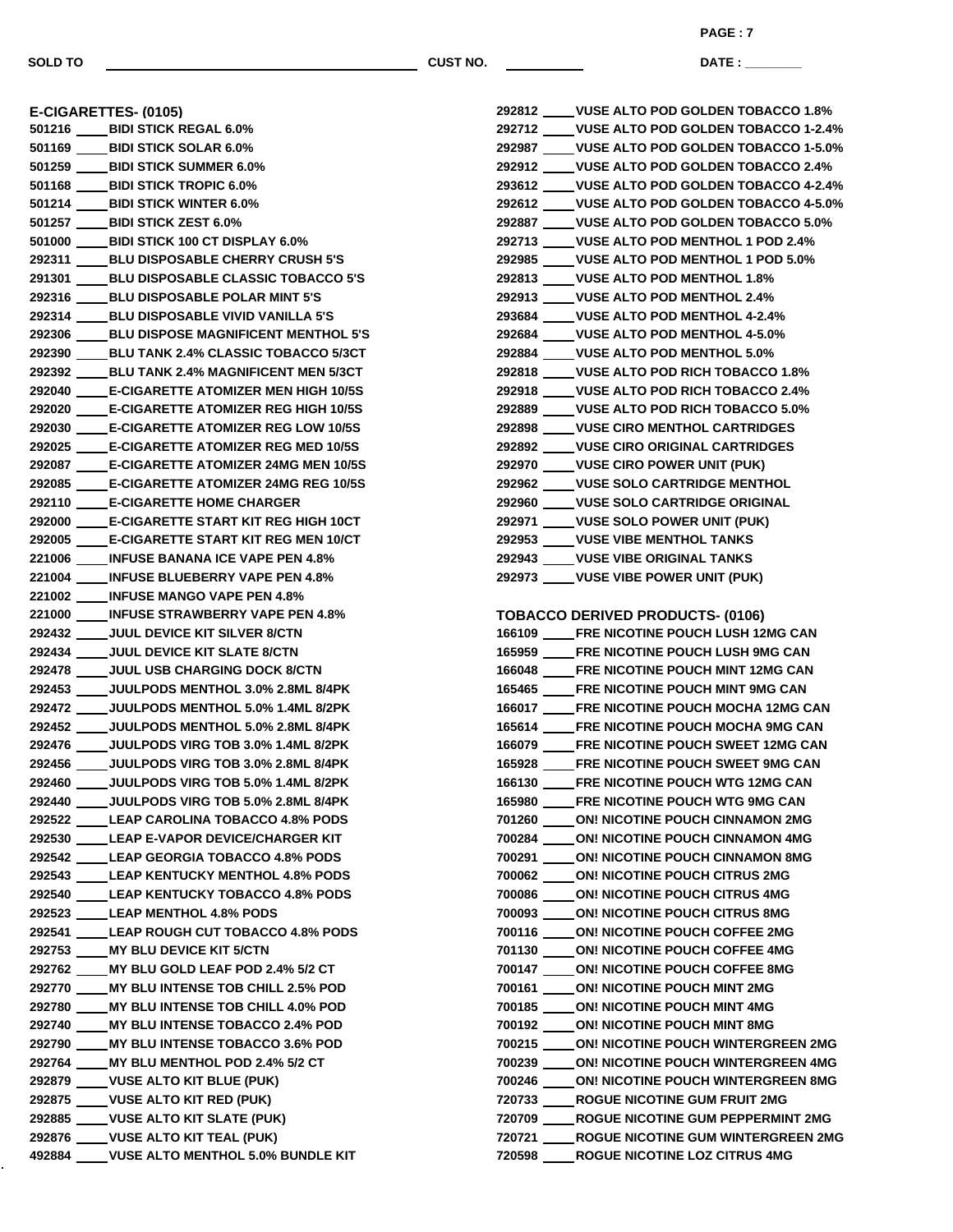k,

**SOLD TO CUST NO.**

**PAGE : 8**

**DATE : \_\_\_\_\_\_\_\_\_\_\_\_\_\_\_**

| TOBACCO DERIVED PRODUCTS- (0106)               |
|------------------------------------------------|
|                                                |
| 720592 ROGUE NICOTINE LOZ WINTERGREEN 4MG      |
| 727023 ROGUE NICOTINE PCH COMBO CINN/APPLE     |
| 720116 ROGUE NICOTINE PCH HONEY LEMON 3MG      |
| 720119 ROGUE NICOTINE PCH HONEY LEMON 6MG      |
| 720074 ROGUE NICOTINE PCH WINTERGREEN 3MG      |
| 720077 ROGUE NICOTINE PCH WINTERGREEN 6MG      |
| 720113 ROGUE NICOTINE POUCH APPLE 6MG          |
| 720082 ROGUE NICOTINE POUCH BERRY 6MG          |
| 720095 ROGUE NICOTINE POUCH CINNAMON 6MG       |
| 720128 ROGUE NICOTINE POUCH MANGO 3MG CAN      |
| 720131 ROGUE NICOTINE POUCH MANGO 6MG CAN      |
| 720068 ROGUE NICOTINE POUCH PEPPERMINT 3MG     |
| 720070 ROGUE NICOTINE POUCH PEPPERMINT 6MG     |
| 720088 ROGUE NICOTINE POUCH SPEARMINT 6MG      |
| 727007 ROGUE 4 ROLL PP \$2.99 COMBO            |
| 701778 ____ VELO LARGE POUCH CITRUS 4MG 15/CT  |
| 701781 ____VELO LARGE POUCH MINT 4MG 15/CT     |
| 760007 ____ VELO LOZENGE HARD BERRY 12/CT      |
| 760010 ____VELO LOZENGE HARD CREMA 12/CT       |
| 760001 ____ VELO LOZENGE HARD DARK MINT 12/CT  |
| 760004 ____VELO LOZENGE HARD MINT 12/CT        |
| 600743 ____VELO POUCH BLACK CHERRY 4MG         |
| 600712 ____ VELO POUCH BLACK CHERRY 7MG        |
| 600569 ____ VELO POUCH CINNAMON 4MG            |
| 600538 ____VELO POUCH CINNAMON 7MG             |
| 600835 ____ VELO POUCH CITRUS BURST 4MG        |
| 600804 ____VELO POUCH CITRUS BURST 7MG         |
| 701772 ____ VELO POUCH CITRUS 2MG 15/CT        |
| 600927 ____VELO POUCH COFFEE 4MG               |
| 600897 ____VELO POUCH COFFEE 7MG               |
| 601016 ____VELO POUCH DRAGON FRUIT 4MG         |
| 600989 ____ VELO POUCH DRAGON FRUIT 7MG        |
| 701775 _____ VELO POUCH MINT 2MG 15/CT         |
| 600477 _____ VELO POUCH PEPPERMINT 4MG         |
| 600445 ____VELO POUCH PEPPERMINT 7MG           |
| 600651 _____ VELO POUCH SPEARMINT 4MG          |
| 600620 ____ VELO POUCH SPEARMINT 7MG           |
| 601108 ____VELO POUCH WINTERGREEN 4MG          |
| 601078 ____VELO POUCH WINTERGREEN 7MG          |
| 709205 _____ ZYN CHILL 3MG NICOTINE POUCH      |
| 709206 _____ ZYN CHILL 6MG NICOTINE POUCH      |
| 709651 ______ ZYN CINNAMON 3MG NICOTINE POUCH  |
| 709652 _____ ZYN CINNAMON 6MG NICOTINE POUCH   |
| 709701 _____ ZYN CITRUS 3MG NICOTINE POUCH     |
| 709702 _____ ZYN CITRUS 6MG NICOTINE POUCH     |
| 709451 ZYN COFFEE 3MG NICOTINE POUCH           |
| 709452 _____ ZYN COFFEE 6MG NICOTINE POUCH     |
| 709051 ______ ZYN COOL MINT 3MG NICOTINE POUCH |
| 709052 _____ ZYN COOL MINT 6MG NICOTINE POUCH  |
| 709235 _____ ZYN MENTHOL 3MG NICOTINE POUCH    |
| 709236 _____ ZYN MENTHOL 6MG NICOTINE POUCH    |
| 709151 _____ ZYN PEPPERMINT 3MG NICOTINE POUCH |
| 709152 _____ ZYN PEPPERMINT 6MG NICOTINE POUCH |
| 709401 _____ ZYN SMOOTH 3MG NICOTINE POUCH     |
| 790402 _____ ZYN SMOOTH 6MG NICOTINE POUCH     |

| 709251 _____ ZYN SPEARMINT 3MG NICOTINE POUCH    |
|--------------------------------------------------|
| 709252 ____ ZYN SPEARMINT 6MG NICOTINE POUCH     |
| 709351 ____ ZYN WINTERGREEN 3MG NICOTINE POUCH   |
| 709352 _____ ZYN WINTERGREEN 6MG NICOTINE POUCH  |
|                                                  |
| <b>ROLLING PAPERS- (0110)</b>                    |
| 291000 ____ BUGLER GUMMED PAPERS 24/BOX          |
| 293811 ____HEMPIRE HEMP WRAP RILLA-G TERP 15CT   |
| 293809 ____HEMPIRE HEMP WRAPS BLUEBLURRY 15CT    |
| 293815 ____HEMPIRE HEMP WRAPS CALI CREAM 15CT    |
| 293807 ____HEMPIRE HEMP WRAPS CLEMEN-TERP 15CT   |
| 293805 ____HEMPIRE HEMP WRAPS HONEY FU-FU 15CT   |
| 893813 ____HEMPIRE HEMP WRAPS STRAWBLURRY 15CT   |
| 293800 ____HEMPIRE KING PAPERS                   |
| 293801 ____ HEMPIRE 1 1/2 PAPERS                 |
| 293803 ____HEMPIRE 1 1/4 PAPERS                  |
| 293802 ____HEMPIRE 1.0 PAPERS                    |
| 362184 ____HIGH TEA HERBAL WRAPS GRAPE 25/5 CT   |
| 362061 ____HIGH TEA HERBAL WRAPS MANGO 25/5 CT   |
| 362146 ____HIGH TEA HERBAL WRAPS MELON 25/5 CT   |
| 362108 ____HIGH TEA HERBAL WRAPS SWEET 25/5 CT   |
| 363426 ____HIGH TEA HERBAL WRAPS 4 BOX DISPLAY   |
| 290280 _____ JOB ORANGE 1 1/4 PAPERS 100/99¢ JAR |
| 290281 _____ JOB ORANGE 1 1/4 PP 99¢ W/4FREE BOX |
| 290403 ____ JOB STUNNA ORGANIC HEMP 1 1/4 PAPER  |
| 290190 _____ JOB VIRGIN CONE KING SIZE 32/3PK    |
| 290191 _____ JOB VIRGIN CONE 1 1/4 32/6PK        |
| 290245 _____ OCB BAMBOO CONE KING SIZE 32/3PK    |
| 290243 _____ OCB BAMBOO CONE 1 1/4 32/6PK        |
| 290270 ____ OCB BAMBOO CONE 70MM MINI 32/10PK    |
| 290268 _____ OCB BAMBOO CONE 78MM SMALL 32/8PK   |
| 290493 ____ OCB BAMBOO SLIM PAPERS NO TIPS       |
| 290497 _____ OCB BAMBOO SLIM PAPERS WITH TIPS    |
| 290491 _____ OCB BAMBOO 1 1/4 PAPERS NO TIPS     |
| 290495 _____ OCB BAMBOO 1 1/4 PAPERS WITH TIPS   |
| 291090 _____ OCB PAPERS 24'S                     |
| 291190 _____ OCB VIRGIN CONE KING SIZE 32/3PK    |
| 291191 _____OCB VIRGIN CONE 1 1/4 32/6PK         |
| 290135 _____ OCB VIRGIN SINGLE WIDE PAPERS 24 CT |
| 290116 _____ OCB VIRGIN SLIM PAPERS 24 CT        |
| 290115 _____ OCB VIRGIN 1 1/4 PAPERS 24 CT       |
| 291140 _____ TOP PAPERS 24'S                     |
| 291170 _____ ZIG ZAG FRENCH/ORANGE KING SIZE24'S |
| 291160 _____ ZIG ZAG FRENCH/ORANGE 24/BOX 1.25"  |
| 291145 _____ ZIG ZAG KUTCORNERS WHITE            |
| 291796 _____ ZIG ZAG ORGANIC HEMP KING SLIM      |
| 291736 _____ ZIG ZAG ORGANIC HEMP 1 1/4 24/BOX   |
| 200713 _____ ZIG ZAG PAPER CONES KG SIZE 24/3PK  |
| 200773 _____ ZIG ZAG PAPER CONES UB KING 24/3PK  |
| 200766 _____ ZIG ZAG PAPER CONES UB 1 1/4 24/6PK |
| 200716 _____ ZIG ZAG PAPER CONES 1 1/4 24/6PK    |
| 200720 _____ ZIG ZAG PAPER UB KING SLIM 24/BOX   |
| 200734 _____ ZIG ZAG PAPER UB 1 1/4 24/BOX       |
| 291143 _____ ZIG ZAG REG WHITE 1.5" 24'S         |
| 291173 _____ ZIG ZAG ULTRA THIN 1 1/2 24/BOX     |
| 291172 _____ ZIG ZAG ULTRA THIN 1 1/4 24/BOX     |
|                                                  |

**LIGHTERS \* EVERYDAY- (0115)**

**BIC LIGHTR AMERICANA 50/TR LCWB199A**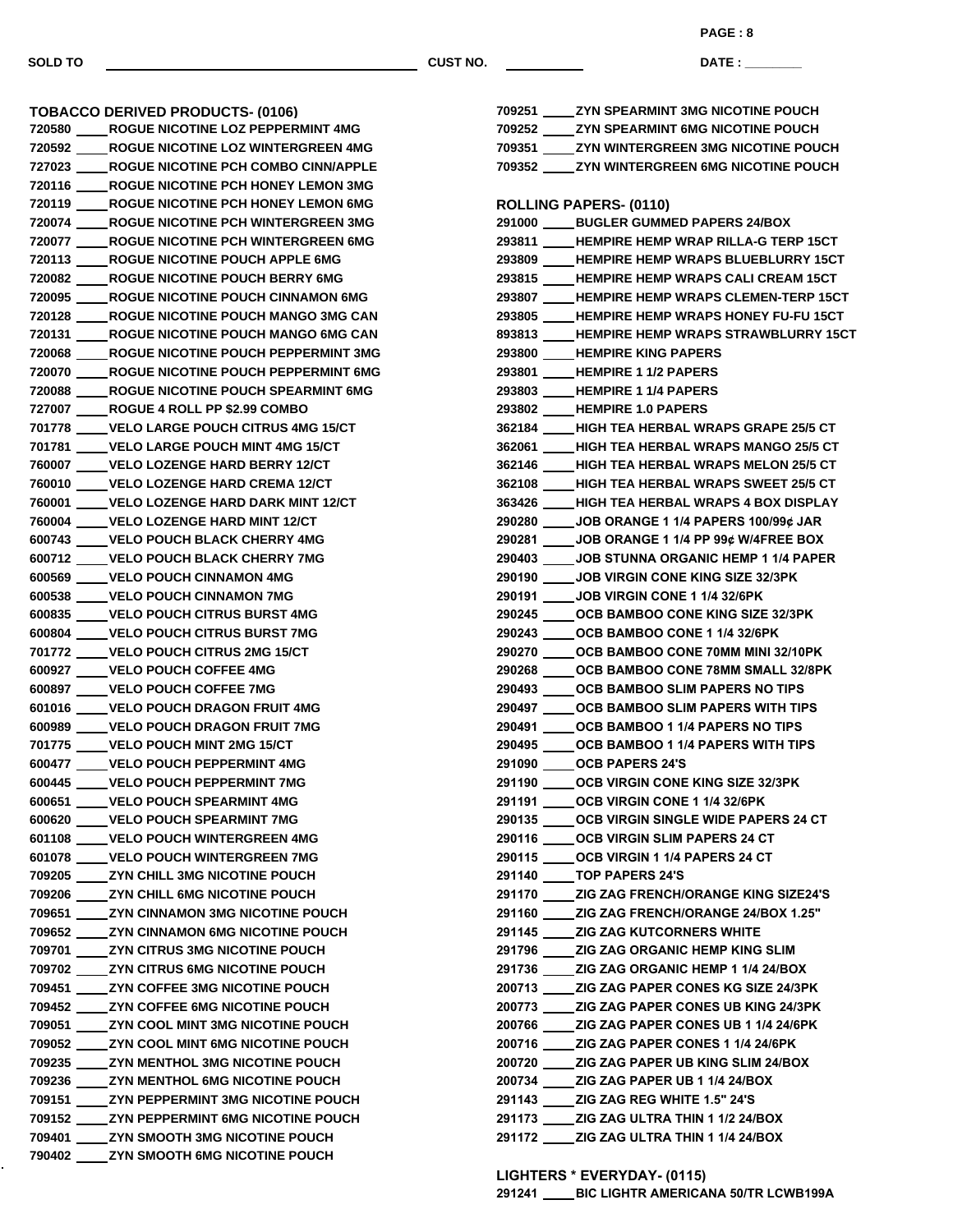**LIGHTERS \* EVERYDAY- (0115)**

**SOLD TO CUST NO.**

**DATE : \_\_\_\_\_\_\_\_\_\_\_\_\_\_\_ PAGE : 9**

 **BIC LIGHTR ANIMAL LOVER 50/TR BIC LIGHTR ASST 50/TR #LC199 BIC LIGHTR ASTROLOGY 50/TR LCWT1AS BIC LIGHTR B MARLEY EZ REACH 40/TR BIC LIGHTR BLOWN GLASS 50/TR BIC LIGHTR BOHEMIAN 50/TR LCWT1BO BIC LIGHTR CASINO 50/TR LCWT1CA BIC LIGHTR CLASSIC EZ REACH 40/TR BIC LIGHTR DALLS-CWBY 50/TR R199FCO BIC LIGHTR FASHION 50/TR LCWT1BFH BIC LIGHTR FAVORITES 50/TR LCWT1FS BIC LIGHTR FLICK-BIC 50/TR BIC LIGHTR GEO 50/TR LCWA199 BIC LIGHTR HIP NATION 50/TR LCWT1HN BIC LIGHTR HUNTERS 50/TR LCRT1HU BIC LIGHTR MARBLE 50/TR BIC LIGHTR MINI ASST 50/TR LCJ199 BIC LIGHTR NOSTALGIA 50/TR BIC LIGHTR OUTDOORS 50/TR LCWH199 BIC LIGHTR PLAYBY SE 50/TR LCWT1PB BIC LIGHTR RETRO WAVE 50/TR LCWTRW BIC LIGHTR ROCK BAND 50/TR LCRT1RB BIC LIGHTR STREET ART 50/TR BIC LIGHTR TRENDSETTER50/TR LCWT1TR BIC LIGHTR TRIBL-TATS 50/TR LCWT1TT BIC LIGHTR VACATIONS 50/TR LCWT1VA BIC LIGHTR W/CHLD GUARD 12CT LCP172 BIC MULTI PURPOSE UTILITY 10 CT LED RAINBOW DISP LIGHTER 50/TRAY ZIPPO PRODUCTS \* LIGHTERS & OTHER- (0117) ZIPPO \$17.95 STREET CHROME ZIPPO \$19.95 BRUSH/FINISH CHROME ZIPPO \$22.45 ZIPPO SCROLL ZIPPO \$22.95 RED MATTE ZIPPO \$22.95 ROYAL MATTE ZIPPO \$22.95 DIAGONAL WEAVE ZIPPO \$22.95 VINTAGE BRUSH CHROME ZIPPO \$22.95 BLACK CRACKLE ZIPPO \$22.95 BLACK MATTE ZIPPO \$22.95 IRON STONE ZIPPO \$22.95 MATTE BLACK SLIM ZIPPO \$24.95 HIGH POLISH CHROME ZIPPO \$24.95 BRASS BRUSH FINISH ZIPPO \$24.95 CANDY APPLE RED ZIPPO \$24.95 PATRIOTIC CHROME ZIPPO \$24.95 SKULL HEADPHONE CHROME ZIPPO \$24.95 VINTAGE TATTOO CHROME ZIPPO \$24.95 WEED BRUSH CHROME ZIPPO \$26.95 PIPE BRUSH CHROME ZIPPO \$25.95 DICE ZIPPO \$25.95 SERENITY PRAYER**

 **ZIPPO \$29.95 1941 REPLICA CHROME ZIPPO \$26.95 ASIAN TIGER BR CHROME ZIPPO \$26.95 DON'T TREAD ON ME ZIPPO \$26.95 EAGLE FLAG**

|  | 117294 ZIPPO \$26.95 MADE USA FLAG WAVE          |
|--|--------------------------------------------------|
|  | 117097 ZIPPO \$26.95 RET-STAR/BRUSH CHROME       |
|  | 117130 ZIPPO \$27.95 CANT FIX STUPID #28664      |
|  | 117090 ZIPPO \$27.95 HIGH POLISH BRASS           |
|  | 117307 ZIPPO \$27.95 JACK DANIELS                |
|  | 117136 _____ ZIPPO \$27.95 LICENSED TO CARRY     |
|  | 117298 _____ZIPPO \$28.95 US ARMY CHROME         |
|  | 117244 _____ZIPPO \$29.95 BIT O' LUCK            |
|  | 117235 _____ ZIPPO \$29.95 LUCKY ACE HIGH POLISH |
|  | 117089 _____ ZIPPO \$30.95 RED DOOM CHROME       |
|  | 117155 _____ ZIPPO \$29.95 DRAGON ACE BLK MATTE  |
|  | 117290 _____ ZIPPO \$29.95 EAGLE WHITE MATTE     |
|  | 117022 _____ ZIPPO \$29.95 SAPPHIRE              |
|  | 117144 _____ ZIPPO \$29.95 SKULL BLACK MATTE     |
|  | 117152 _____ ZIPPO \$29.95 WOLF & MOON BLK MATTE |
|  | 117066 _____ ZIPPO \$31.95 PLAYBOY BLK MATTE     |
|  | 117296 _____ ZIPPO \$32.95 MADE IN USA H/POLISH  |
|  | 117072 _____ ZIPPO \$31.95 DRAGON BR BRASS       |
|  | 117083 _____ ZIPPO \$31.95 RUSTY FLAME BR BRASS  |
|  | 117292 ______ ZIPPO \$35.95 EAGLE FLAG           |
|  | 117121 _____ ZIPPO \$36.95 ARMY EMBLEM           |
|  | 117134 _____ ZIPPO \$36.95 MARINE EMBLEM         |
|  | 117026 ZIPPO \$40.95 JOINED FORCES               |
|  | 118314 ZIPPO HAND WARMER REAL*TREE \$29.95       |
|  | 118403 ZIPPO HAND WARMER RPLCM BURNR \$7.95      |
|  | 117410 ZIPPO LTR POUCH W/CLIP BLACK #LPCBK       |
|  | 117415 ZIPPO LTR POUCH W/CLIP BROWN #LPCB        |
|  | 117400 ZIPPO LTR POUCH W/LOOP BLACK #LPLBK       |
|  | 117405 ZIPPO LTR POUCH W/LOOP BROWN #LPLB        |
|  | 117984 ZIPPO DSP RACK 15PC #142707               |
|  | 117986 ZIPPO DSP RACK 30PC #142708               |
|  | 117988 ZIPPO DSP ELEC LT+MOTN 60PC #142711       |
|  | 117992 ZIPPO DSP ELEC LT+MOTN 96PC #142718       |
|  | 117982 ZIPPO FLOOR STND BASE (60PC & 96PC)       |
|  |                                                  |
|  | <b>SMOKING ACCESSORIES- (0120)</b>               |
|  | 291651 AIRIO MICRO CIGARETTE FILTERS 12CT        |
|  | 291329 _____ BUTANE FUEL NEON 12/300ML           |
|  | 291827 _____ BUTT IN ASH TRAY AUTO               |
|  | 291415 _____ CORN COB PIPE M/MEERSCHAUM 12/CARD  |
|  | 291430 ____ DILL PIPE CLEANERS 20/32'S           |
|  | 291420 _____ DR.GRABOW DUKE PIPE CARDED 1/EA     |
|  | 291418 _____ DR.GRABOW GRAND DUKE PIPE CARDED1EA |
|  | 291424 _____ DR.GRABOW LARK PIPE CARDED 1/EA     |
|  | 291421 _____ DR.GRABOW OMEGA PIPE CARDED 1/EA    |
|  | 291450 _____ DR.GRABOW PIPE FILTERS 36/10'S      |
|  | 291423 _____ DR.GRABOW RIVIERA PIPE CARDED 1/EA  |
|  | 291419 _____ DR.GRABOW SAVOY PIPE CARDED 1/EA    |
|  | 291460 ____ MEDICO PIPE FILTERS 36/10'S          |
|  | 291380 _____ RONSON FLINTS 6'S 12/BOX #22019     |
|  | 291340 _____ RONSON ULTRA BUTANE 42GR            |
|  | 291351 _____ RONSONOL LIGHTER FLUID 5 OZ         |
|  | 291360 _____ RONSONOL LIGHTER FLUID 8 OZ         |
|  | 291649 _____ TARBAR CIGARETTE FILTERS            |
|  | 291345 _____ ZIPPO BUTANE 42GR (1.48Z) 12/CTN    |
|  | 291390 _____ ZIPPO FLINTS 6'S 24/BOX             |
|  | 291368 _____ ZIPPO LIGHTER FLUID 12/12Z #43465   |
|  |                                                  |